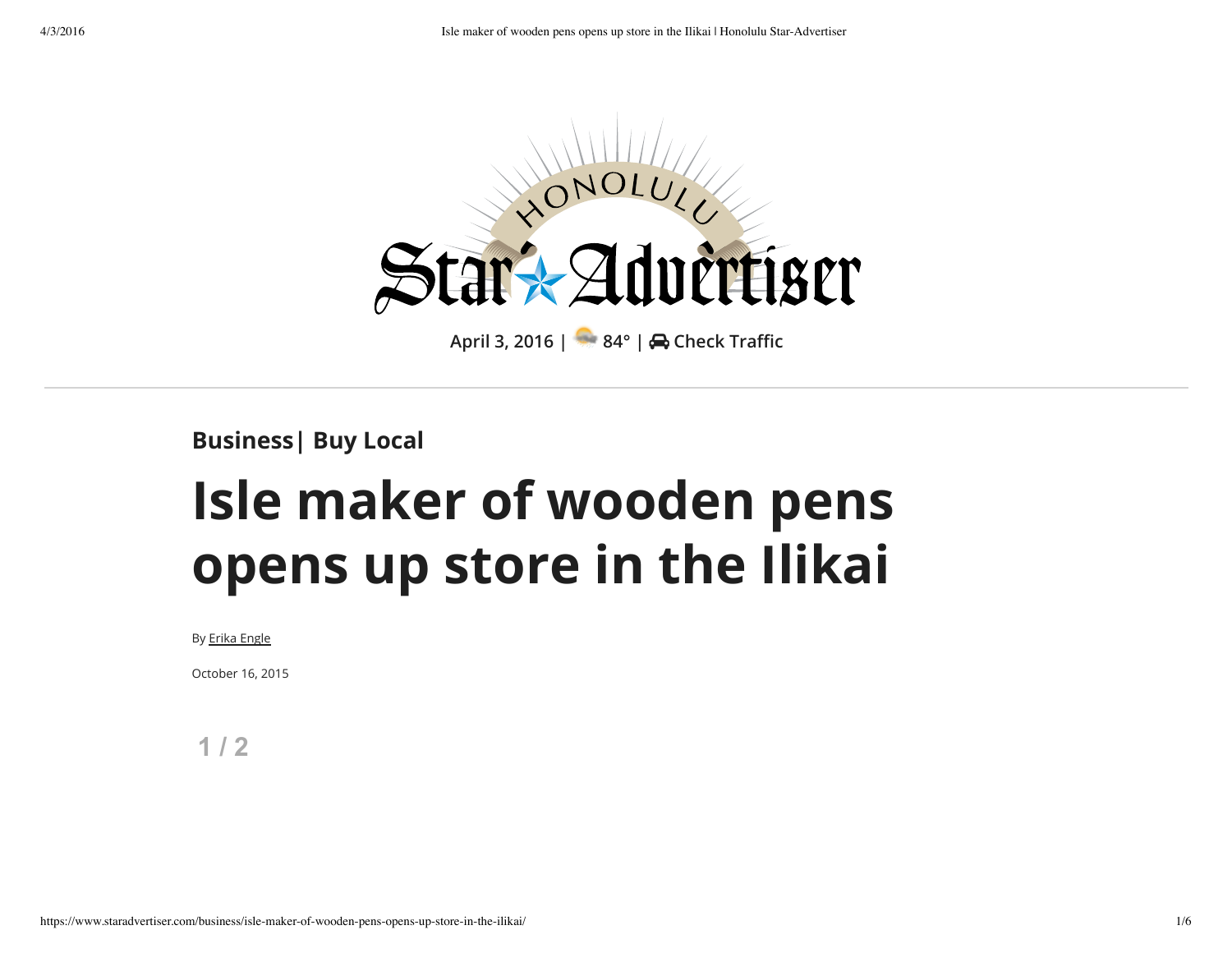

**COURTESY SIMPLY WOOD STUDIOS Simply Wood Studios has expanded into a third retail location**

Aaron Lau spun a burden on his conscience and a passion into a new career, and his businesses are expanding.

The maker of koa wood pens under the Lau Lau Woodworks name, Lau recently opened his third Simply Wood Studios store, his second in Waikiki.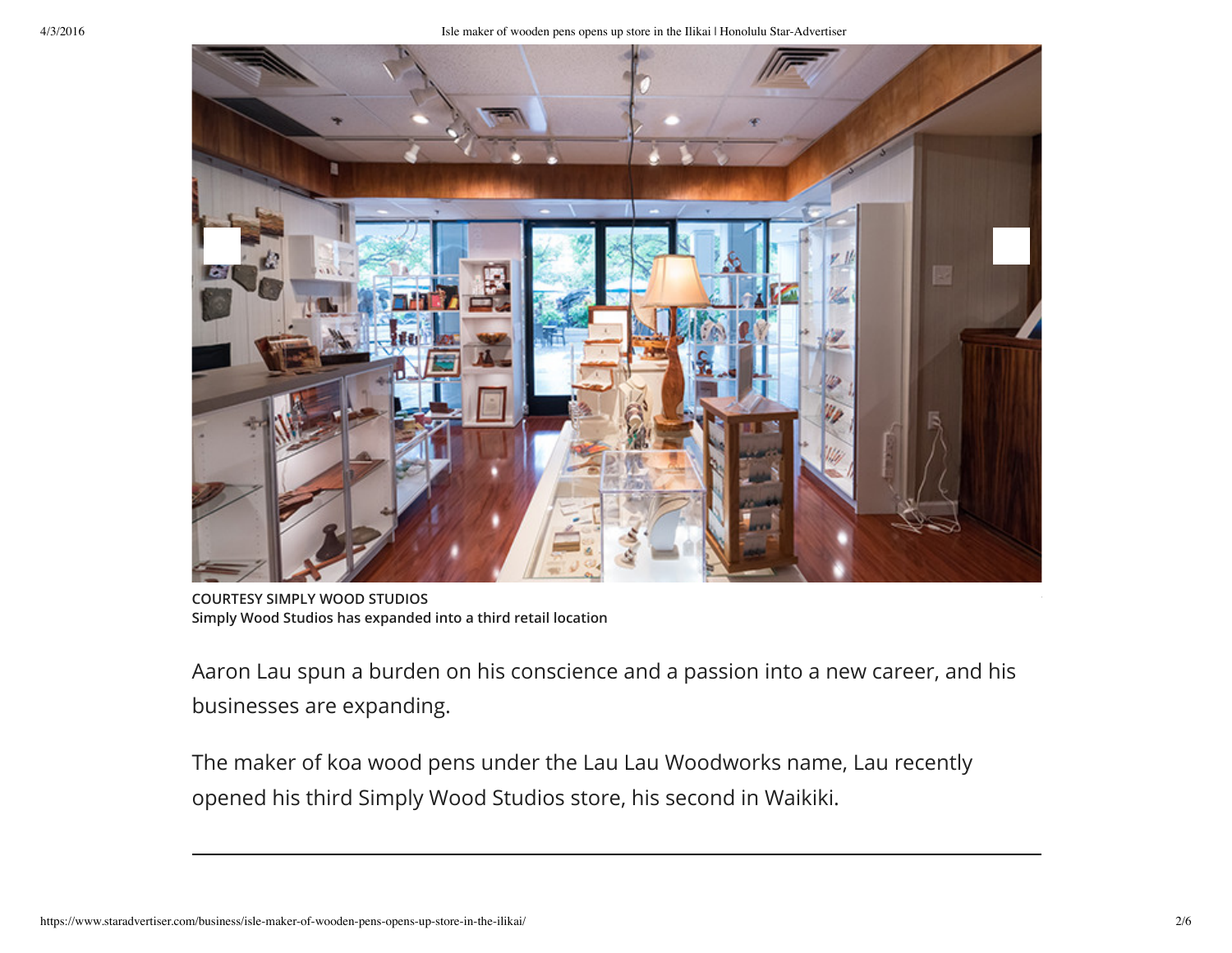## **WHERE TO BUY**

#### **Oahu**

» Simply Wood Studios: Ilikai Hotel, Royal Hawaiian Center and 932 Kapahulu Ave.

» Na Mea Hawaii, Kakaako

» Island Treasures, Kailua

#### **Maui**

» Totally Hawaiian, Lahaina

#### **Kauai**

» The Koa Store, Koloa

#### **Online**

» laulauwoodworks.com

» simplywood.bigcartel.com

The new shop is in the Ilikai at 1777 Ala Moana Blvd., off the main lobby on the path to Cinnamon's Cafe. Its sister stores are at Royal Hawaiian Center and at 932 Kapahulu Ave., "across from Leonard's Bakery," said Lau. His wares also are available online from his website but also at other retail locations around the islands and in several states on the mainland and in Japan.

Lau's koa pens incorporate other components including inlays of stone, shell and colorful surfboard resin, to name a few. Some designs have grips comprising reclaimed leather. His pens, styluses and letter openers are specially coated to protect them from ultraviolet rays and to preserve their appearance, and range in price from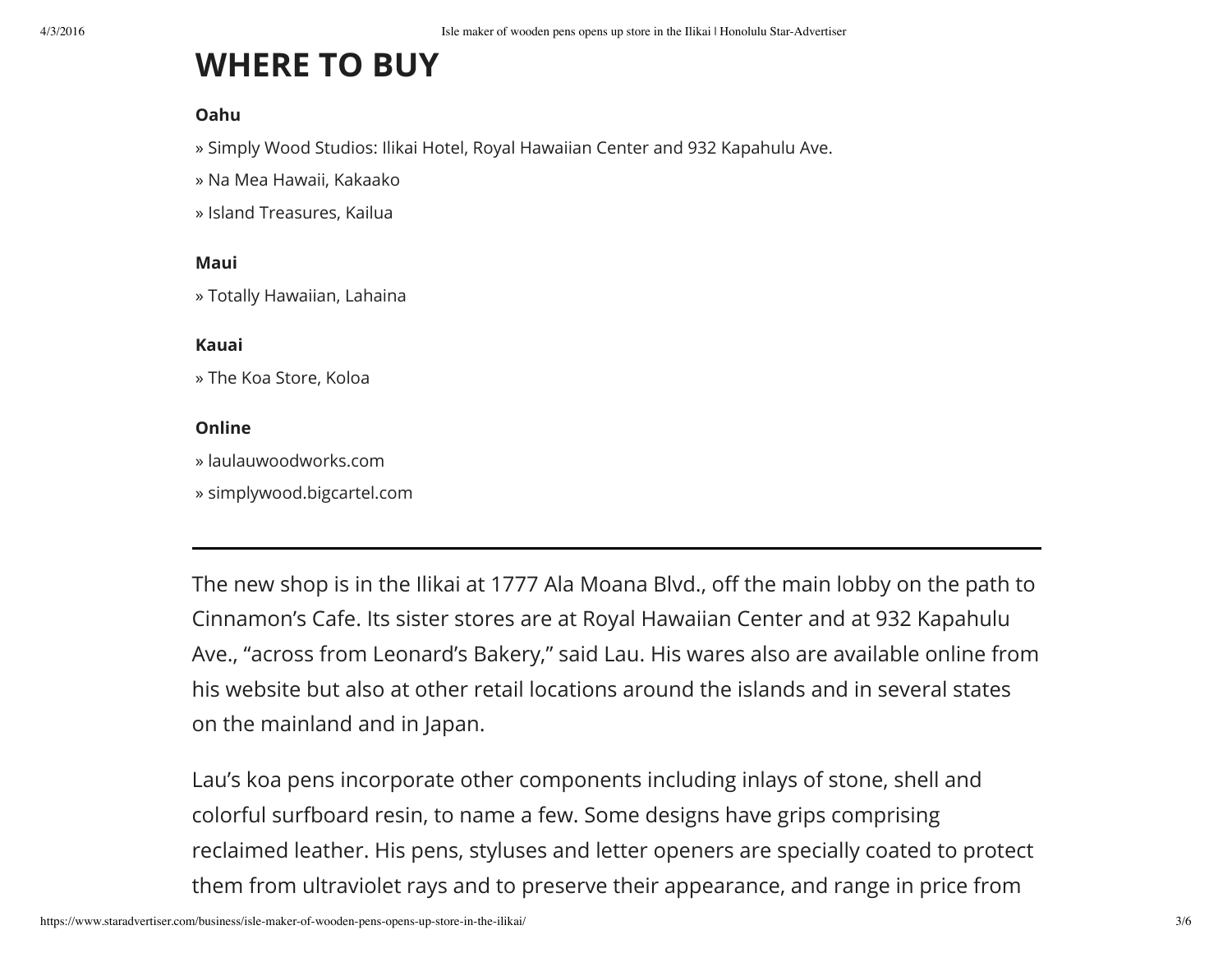### \$45 to \$211.

While he makes the pens according to his own designs, some aspects of Lau's pens cannot be affordably manufactured in Hawaii. So, with a manufacturer in Taiwan, he started co-designing "a lot of the metal hardware" on his pens. The square-topped upper barrel of his Modern pen line is one of those designs, for instance.

In addition to Lau Lau Woodworks pens of various styles, the shops sell made-in-Hawaii products created by local artisans.

During his craft fair years, "I started to get to know a lot of the artists," he said. "I recognized that artists have to compete globally now," given the Internet, large retailers such as Walmart and other factors, so he dipped his toe into retail with a kiosk at Ward Warehouse, "to get an idea of what it's like to have a retail store."

He then opened his Kapahulu gallery, where his workshop also is located.

Formerly a financial planner, he had started making pens as a hobby. Over time he realized he could make money with the pens, at about the same time activity in his industry was giving him ethical pause.

Lau's financial work soured for him "during the tech bubble and the mortgage bubble, and with all the corruption (he thought), 'This is not an industry I want to be part of,'" he said.

Still needing to make a living, he kept on, and tried his hand at a craft fair.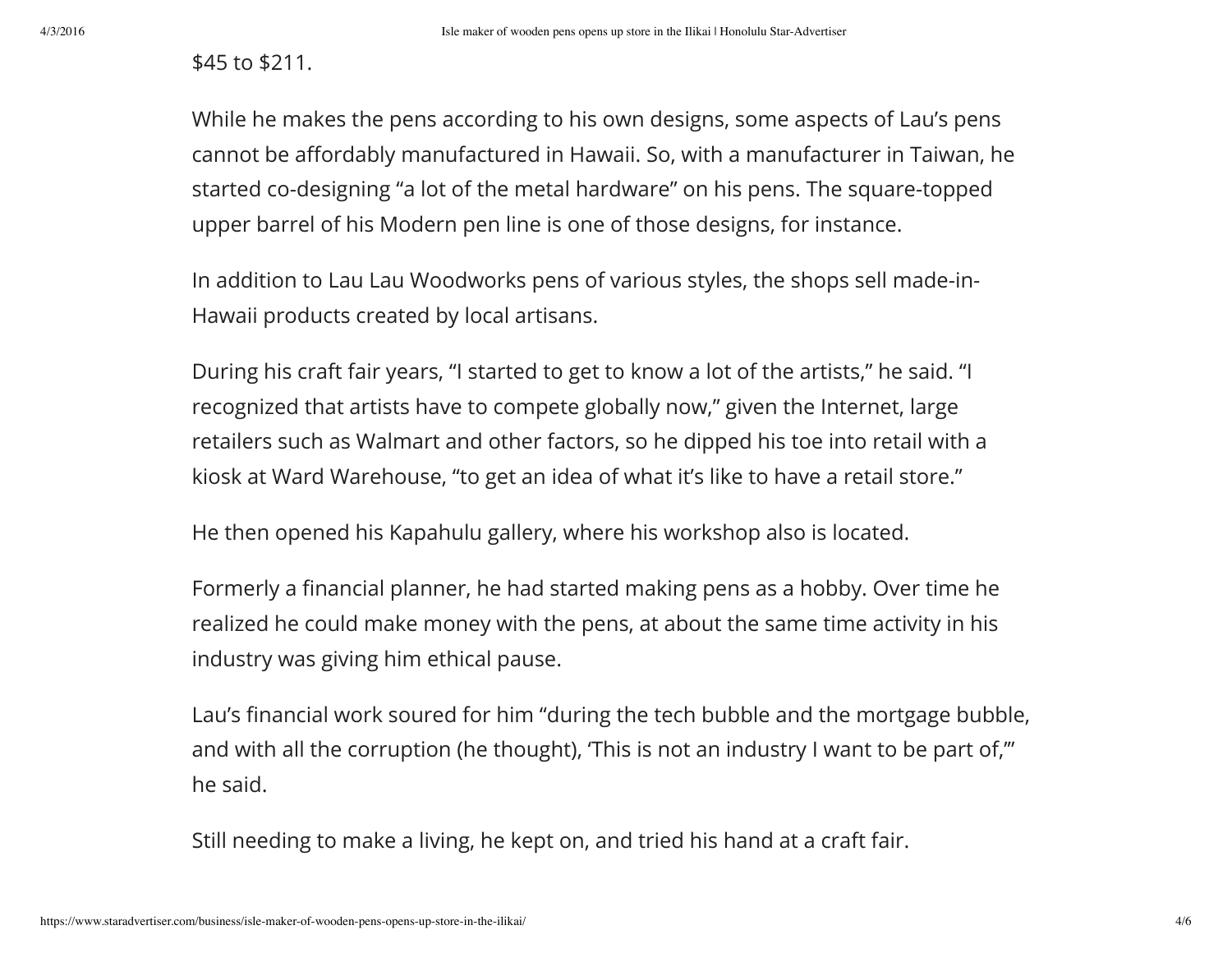"I did \$2,500 that weekend," he said. That was 11 years ago.

Lau was making six figures as a financial planner, he said, but seeing what was happening in the industry, "I learned that my integrity is more important than money."

He makes no claim of perfection, though. "I know I personally have my faults … (but) if you live your life with integrity, you can develop relationships that will last your entire life," he said.

"I pay my artists on time, and I stand by them," he said.

The more than 70 artisans whose work he sells in Simply Wood Studios include jewelry makers, seamstresses, photographers, painters and furniture makers, to name a few categories. "I have a whole gamut of stuff now," he said.

Lau's interest in woodworking was forged during his small-kid years, while being around his grandfather, who let him hammer nails and help with sanding.

As a teenager, Lau created half pipes for skateboarding but said his dad would let him use only a jigsaw, which Lau said is not the most efficient tool for the purpose.

After his grandfather's death, Lau made furniture and boxes, and quickly learned that, one, wood is expensive, and two, he didn't really enjoy either activity.

A two-page how-to article in a woodworking magazine inspired him. "I want to try that," he said to himself. "I bought a lathe, and I started making pens on my own," he said.